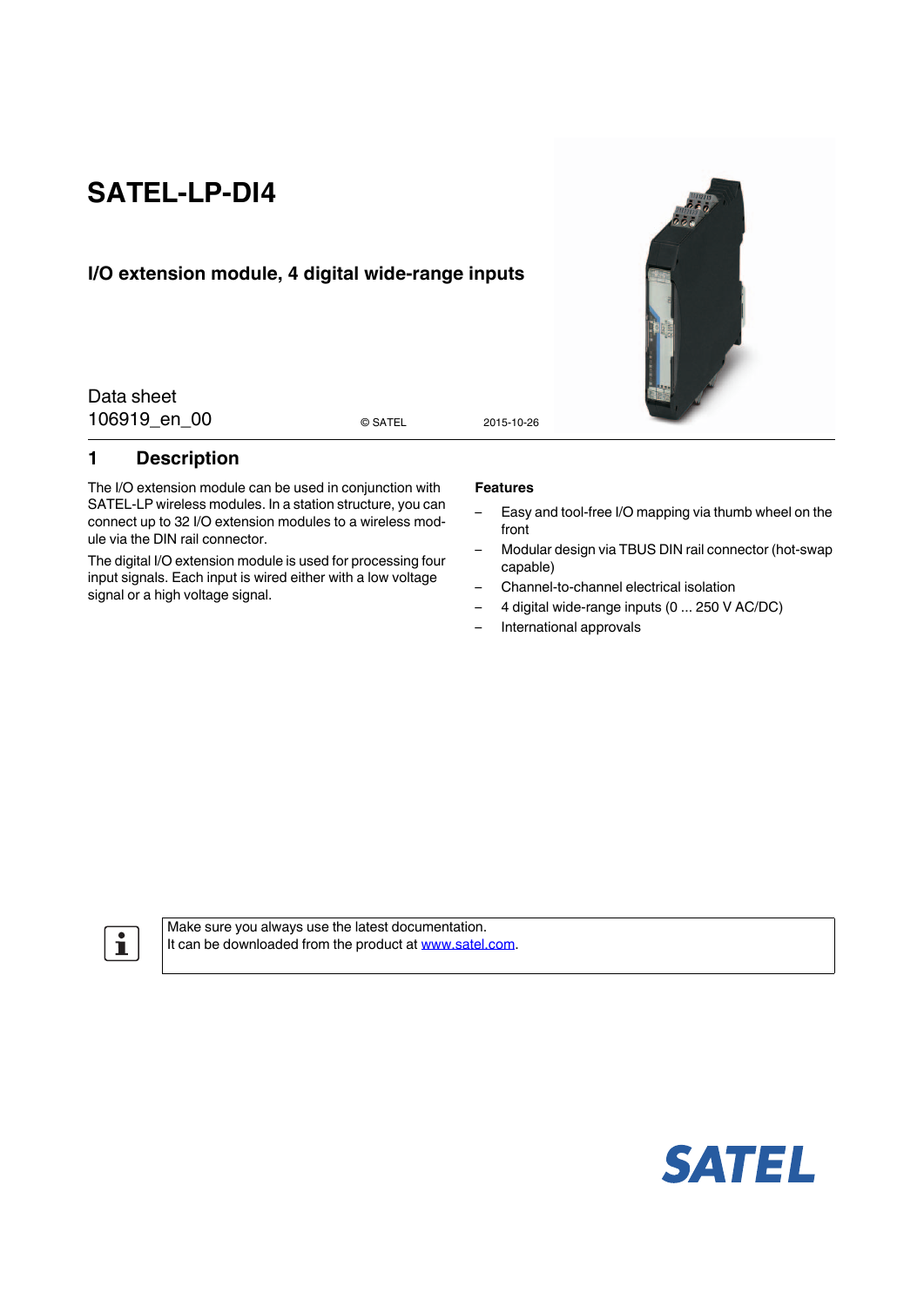<span id="page-1-0"></span>

| $\mathbf{2}$<br>1 | <b>Table of contents</b>                      |  |  |  |  |  |  |  |  |
|-------------------|-----------------------------------------------|--|--|--|--|--|--|--|--|
| $\mathcal{P}$     |                                               |  |  |  |  |  |  |  |  |
| 3                 |                                               |  |  |  |  |  |  |  |  |
| 4                 |                                               |  |  |  |  |  |  |  |  |
| 5                 | 51<br>5.2                                     |  |  |  |  |  |  |  |  |
| 6                 | 6.1<br>6.2<br>6.3<br>6.4<br>6.5<br>6.6<br>6.7 |  |  |  |  |  |  |  |  |
| 7                 |                                               |  |  |  |  |  |  |  |  |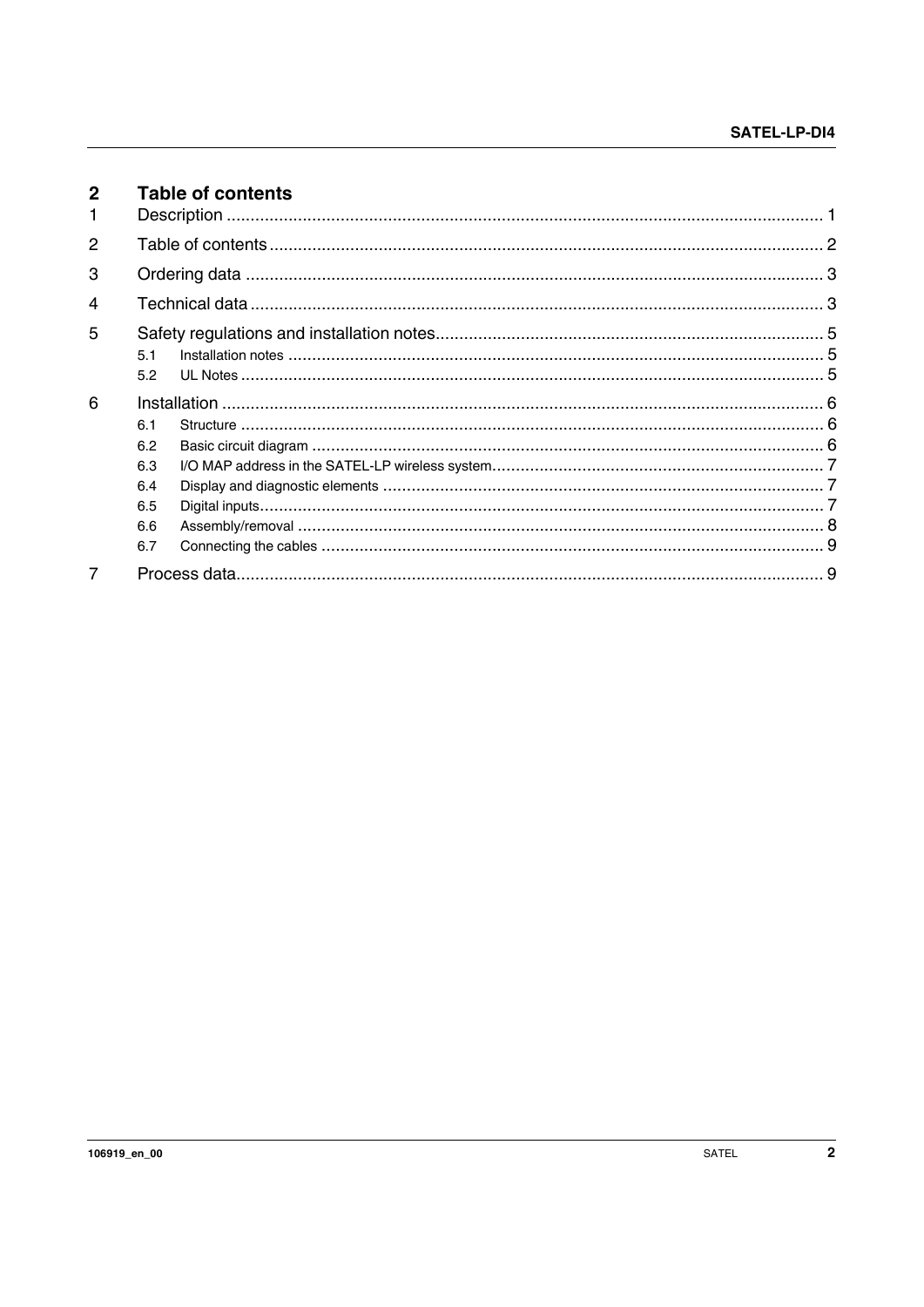## <span id="page-2-0"></span>**3 Ordering data**

| <b>Description</b>                                                                                                                                                                                                       | Type          | Order No. | Pcs./Pkt. |
|--------------------------------------------------------------------------------------------------------------------------------------------------------------------------------------------------------------------------|---------------|-----------|-----------|
| Digital I/O extension module with 4 digital inputs (0250 V AC/DC), with<br>screw connection, incl. DIN rail connector                                                                                                    | SATEL-LP-DI4  | YI0101    |           |
| <b>Accessories</b>                                                                                                                                                                                                       | <b>Type</b>   | Order No. | Pcs./Pkt. |
| 2400 MHz wireless transceiver with RS-232, RS-485 2-wire interface,<br>expandable with I/O extension modules, with screw connection, antenna<br>connection: RSMA (female), including DIN rail connector, without antenna | SATEL-LP24    | YM0424    |           |
| 868 MHz wireless transceiver with RS-232, RS-485 2-wire interface,<br>expandable with I/O extension modules, with screw connection, antenna<br>connection: RSMA (female), including DIN rail connector, without antenna. | SATEL-LP8     | YM0408    |           |
| 900 MHz wireless transceiver (transmitter and receiver) with RS-232 and<br>RS-485 interface, can be extended with I/O extension modules                                                                                  | SATEL-LP9     | YM0409    |           |
| Digital I/O extension module with 4 digital relay outputs<br>(6 A, 250 V AC/ 24 V DC), with screw connection, incl. DIN rail connector                                                                                   | SATEL-LP-DOR4 | Y10102    |           |

## <span id="page-2-1"></span>**4 Technical data**

| <b>Dimensions</b>                                                                                                           |                                                             |
|-----------------------------------------------------------------------------------------------------------------------------|-------------------------------------------------------------|
| Dimensions W/H/D                                                                                                            | 17.5 mm / 99 mm / 114.5 mm                                  |
| General data                                                                                                                |                                                             |
| Overvoltage category                                                                                                        | $\mathbf{I}$                                                |
| Mounting position                                                                                                           | any, on standard DIN rail NS 35 in accordance with EN 60715 |
| Degree of protection                                                                                                        | <b>IP20</b>                                                 |
| Pollution degree                                                                                                            | $\overline{c}$                                              |
| Type of housing                                                                                                             | PA 6.6-FR, green                                            |
| Flammability rating according to UL 94                                                                                      | V <sub>0</sub>                                              |
| MTTF (mean time to failure) Telcordia standard, 25°C temperature,<br>21% operating cycle (5 days a week, 8 hours a day)     | 1766 Years                                                  |
| MTTF (mean time to failure) Telcordia standard, 40°C temperature,<br>34.25% operating cycle (5 days a week, 12 hours a day) | 653 Years                                                   |
| MTTF (mean time to failure) Telcordia standard, temperature 40°C,<br>operating cycle 100% (7 days a week, 24 hours a day)   | 250 Years                                                   |
| <b>Supply</b>                                                                                                               |                                                             |
| Supply voltage range                                                                                                        | 19.2 V DC  30.5 V DC (TBUS)                                 |
| Max. current consumption                                                                                                    | $\leq$ 11 mA (At 24 V DC, at 25°C)                          |
| Transient surge protection                                                                                                  | Yes                                                         |
| <b>Digital input</b>                                                                                                        |                                                             |
| Number of inputs                                                                                                            | $\overline{4}$                                              |
| Input signal, voltage                                                                                                       | 0 V AC/DC  250 V AC/DC                                      |
| Switching level "1" signal                                                                                                  | 10 V AC/DC  50 V AC/DC (Low-voltage input)                  |
| Switching level "0" signal                                                                                                  | 0 V AC/DC  4 V AC/DC (Low-voltage input)                    |
| Switching level "1" signal                                                                                                  | 50 V AC/DC  250 V AC/DC (High-voltage input)                |
| Switching level "0" signal                                                                                                  | 0 V AC/DC  20 V AC/DC (High-voltage input)                  |
| Input frequency                                                                                                             | $\leq$ 2 Hz                                                 |
| Max. current consumption                                                                                                    | $< 1$ mA                                                    |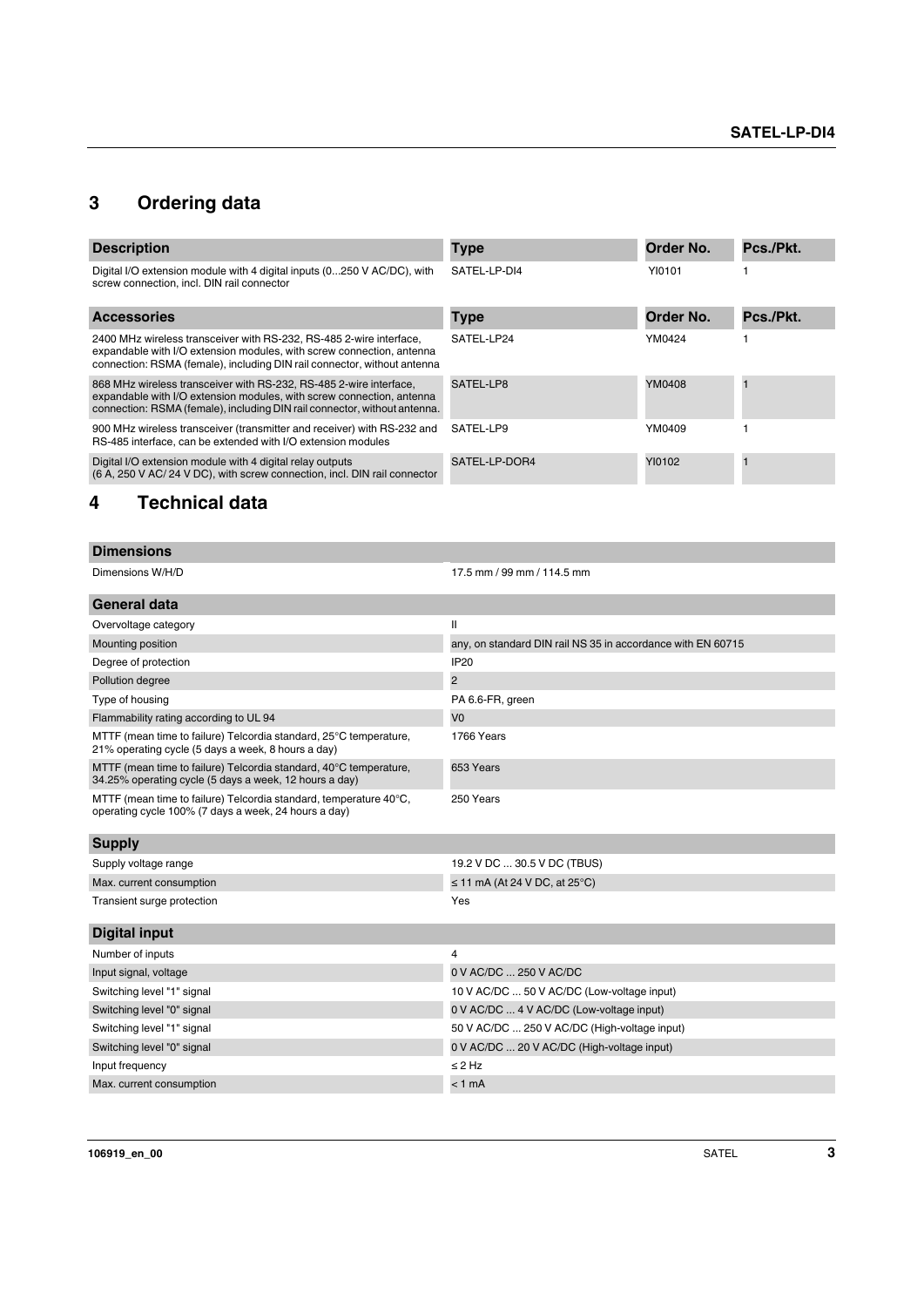| <b>Electrical isolation</b>              |                                                                                                                                                                                                                                                     |
|------------------------------------------|-----------------------------------------------------------------------------------------------------------------------------------------------------------------------------------------------------------------------------------------------------|
| Digital I/O                              | 300 V (Rated insulation voltage (in each case between the digital inputs //<br>TBUS supply, reinforced insulation according to EN 61010))                                                                                                           |
|                                          | 300 V (Rated insulation voltage (to adjacent devices, basic insulation in accor-<br>dance with EN 61010))                                                                                                                                           |
|                                          |                                                                                                                                                                                                                                                     |
| <b>Test voltage</b>                      |                                                                                                                                                                                                                                                     |
| Digital I/O                              | 2.5 kV AC (50 Hz, 1 min.)                                                                                                                                                                                                                           |
| <b>Connection data</b>                   |                                                                                                                                                                                                                                                     |
| Connection method                        | Screw connection                                                                                                                                                                                                                                    |
| Conductor cross section, solid           | 0.2 mm <sup>2</sup> 2.5 mm <sup>2</sup>                                                                                                                                                                                                             |
| Conductor cross section, flexible        | 0.2 mm <sup>2</sup> 2.5 mm <sup>2</sup>                                                                                                                                                                                                             |
| Conductor cross section AWG/kcmil        | 24  14                                                                                                                                                                                                                                              |
| Stripping length                         | 7 mm                                                                                                                                                                                                                                                |
| <b>Tightening torque</b>                 | 0.6 Nm                                                                                                                                                                                                                                              |
| <b>Status indication</b>                 |                                                                                                                                                                                                                                                     |
|                                          |                                                                                                                                                                                                                                                     |
| Status display                           | Green LED (supply voltage, PWR)<br>Green LED (bus communication, DAT)<br>Red LED (periphery error, ERR)<br>Yellow LED (digital input, DI1)<br>Yellow LED (digital input, DI2)<br>Yellow LED (digital input, DI3)<br>Yellow LED (digital input, DI4) |
| <b>Ambient conditions</b>                |                                                                                                                                                                                                                                                     |
| Ambient temperature (operation)          | -40 °C  70 °C<br>-40 °F  158 °F                                                                                                                                                                                                                     |
| Ambient temperature (storage/transport)  | -40 °C  85 °C<br>-40 °F  185 °F                                                                                                                                                                                                                     |
| Permissible humidity (operation)         | 20 %  85 %                                                                                                                                                                                                                                          |
| Permissible humidity (storage/transport) | 20 %  85 %                                                                                                                                                                                                                                          |
| Altitude                                 | 2000 m                                                                                                                                                                                                                                              |
| Vibration (operation)                    | in accordance with IEC 60068-2-6: 5g, 10 Hz  150 Hz                                                                                                                                                                                                 |
| Shock                                    | 16g, 11 ms                                                                                                                                                                                                                                          |
| <b>Certification</b>                     |                                                                                                                                                                                                                                                     |
| Conformance                              | CE-compliant                                                                                                                                                                                                                                        |
| UL, USA / Canada                         | UL 508 Listed<br>Class I, Div. 2, Groups A, B, C, D T4A<br>Class I, Zone 2, IIC T4                                                                                                                                                                  |
| <b>Conformance</b>                       |                                                                                                                                                                                                                                                     |
| EMC directive 2004/108/EC                | EN 61000-6-2; EN 61000-6-4                                                                                                                                                                                                                          |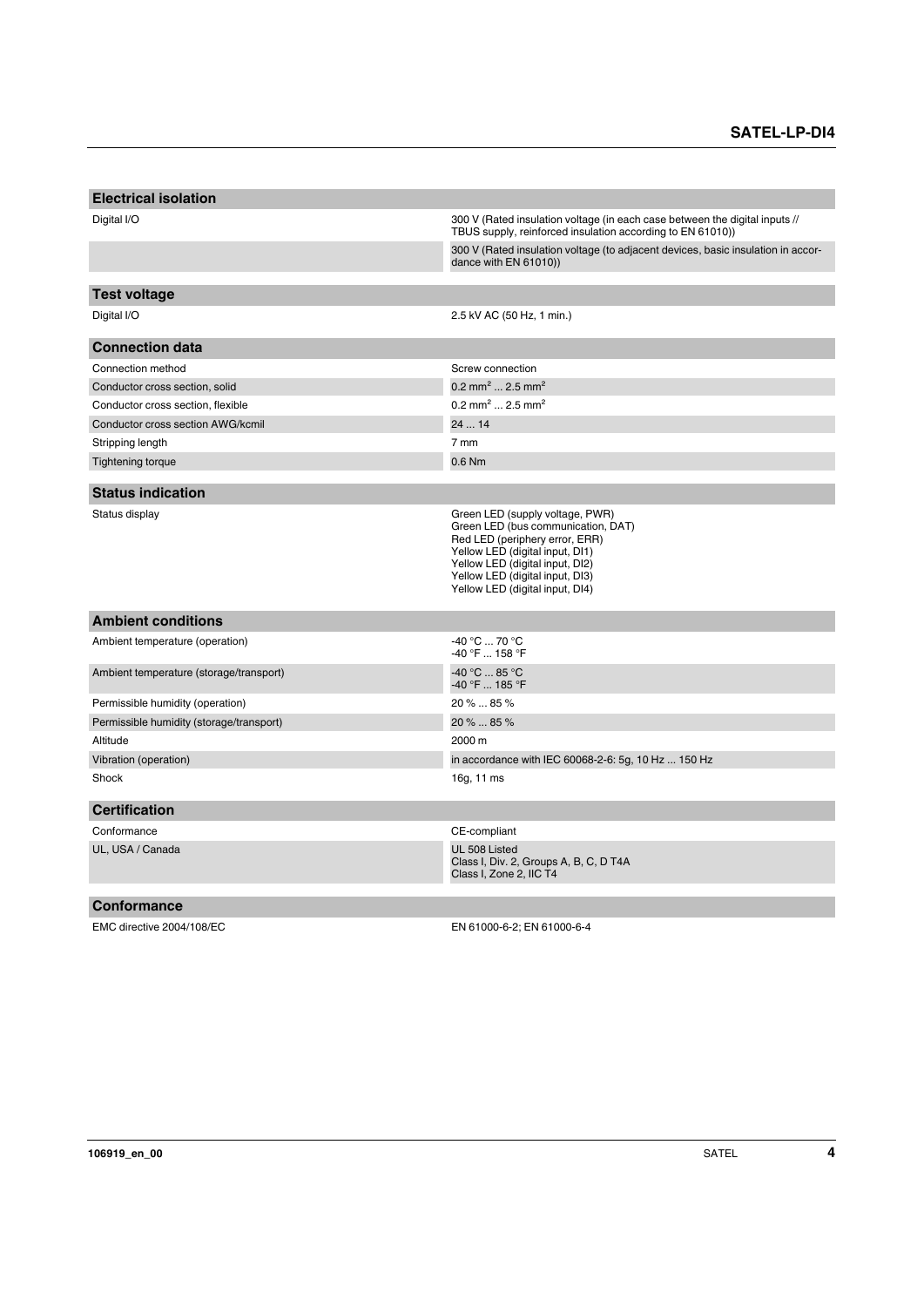## <span id="page-4-0"></span>**5 Safety regulations and installation notes**



#### **WARNING: Risk of electric shock**

During operation, certain parts of this device may carry hazardous voltages. Disregarding this warning may result in damage to equipment and/or serious personal injury.

- For applications with high operating voltages, ensure sufficient distance or insulation and provide shock protection.
- Provide a switch/circuit breaker close to the device, which is labeled as the disconnect device for this device or the entire control cabinet.
- Disconnect the device from all power sources during maintenance work and configuration (the device can remain connected to SELV or PELV circuits).
- The housing of the device provides a basic insulation against the neighboring devices, for 300 V eff. If several devices are installed next to each other, this has to be taken into account, and additional insulation has to be installed if necessary. If the neighboring device is equipped with basic insulation, no additional insulation is necessary.

#### <span id="page-4-1"></span>**5.1 Installation notes**



#### **WARNING:**

Observe the following safety notes when using the device.

- **•** Installation, operation, and maintenance may only be carried out by qualified electricians. Follow the installation instructions as described.
- **•** When installing and operating the device, the applicable regulations and safety directives (including national safety directives), as well as general technical regulations, must be observed. The technical data is provided in the package slip and on the certificates (conformity assessment, additional approvals where applicable).
- **•** The device must not be opened or modified. Do not repair the device yourself, replace it with an equivalent device. Repairs may only be carried out by the manufacturer. The manufacturer is not liable for damage resulting from violation.
- **•** The IP20 protection (IEC 60529/EN 60529) of the device is intended for use in a clean and dry environment. The device must not be subject to mechanical strain and/or thermal loads, which exceed the limits described.
- **•** To protect the device against mechanical or electrical damage, install it in a suitable housing with appropriate degree of protection as per IEC 60529.

#### <span id="page-4-2"></span>**5.2 UL Notes**

#### **INDUSTRIAL CONTROL EQUIPMENT FOR HAZARD-OUS LOCATIONS 45FP**

- A This equipment is suitable for use in Class I, Zone 2, IIC T4 and Class I, Division 2, Groups A, B, C,D T4A hazardous locations or non-hazardous locations only.
- B WARNING EXPLOSION HAZARD DO NOT DIS-CONNECT EQUIPMENT UNLESS POWER HAS BEEN SWITCHED OFF OR THE AREA IS KNOWN TO BE NON-HAZARDOUS.
- C WARNING EXPLOSION HAZARD SUBSTITU-TION OF COMPONENTS MAY IMPAIR SUITABILITY FOR CLASS 1, DIVISION 2.
- D These devices are open-type devices that are to be installed in an enclosure suitable for the environment that is only accessible with the use of a tool.
- E WARNING Exposure to some chemicals may degrade the sealing properties of materials used in relays within this device.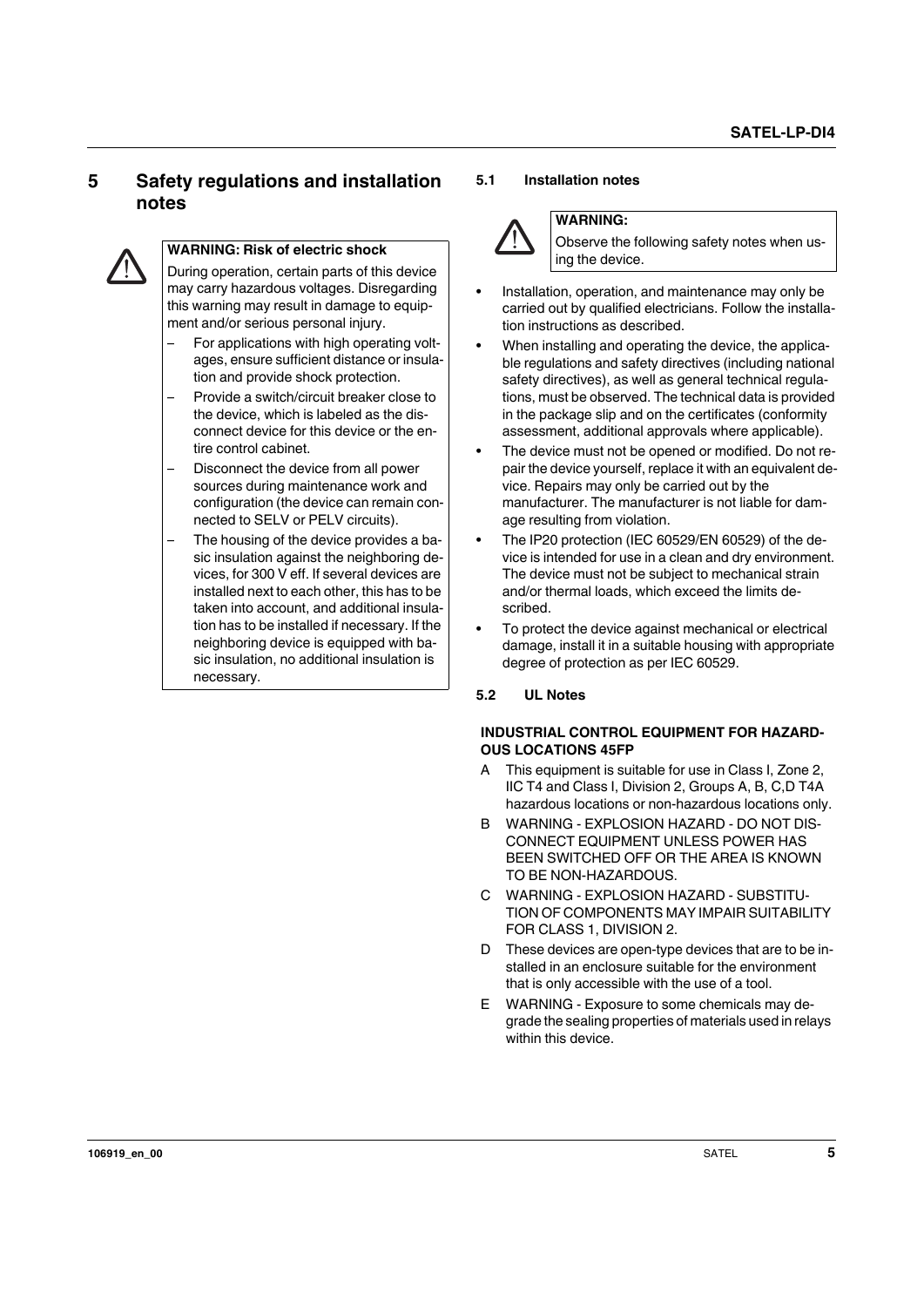## <span id="page-5-0"></span>**6 Installation**



#### **NOTE: electrostatic discharge!**

The device contains components that can be damaged or destroyed by electrostatic discharge. When handling the device, observe the necessary safety precautions against electrostatic discharge (ESD) according to EN 61340-5-1 and IEC 61340-5-1.

#### <span id="page-5-1"></span>**6.1 Structure**



Figure 1 Function elements

| Pos.           | <b>Designation</b>                               |
|----------------|--------------------------------------------------|
| 1              | Digital input as wide-range input                |
| $\overline{2}$ | Digital input as wide-range input                |
| 3              | White thumbwheel for setting the I/O-MAP address |
| 4              | Connection option for TBUS DIN rail connector    |
| 5              | DIN rail                                         |
| 6              | Metal foot catch for DIN rail fixing             |
| $\overline{7}$ | Digital input as wide-range input                |
| 8              | Digital input as wide-range input                |
| 9              | Status LEDs for the digital inputs DI1DI4        |
| 10             | ERR status LED, red (communication error)        |
| 11             | DAT status LED, green (BUS communication)        |
| 12             | PWR status LED, green (supply voltage)           |

#### <span id="page-5-2"></span>**6.2 Basic circuit diagram**



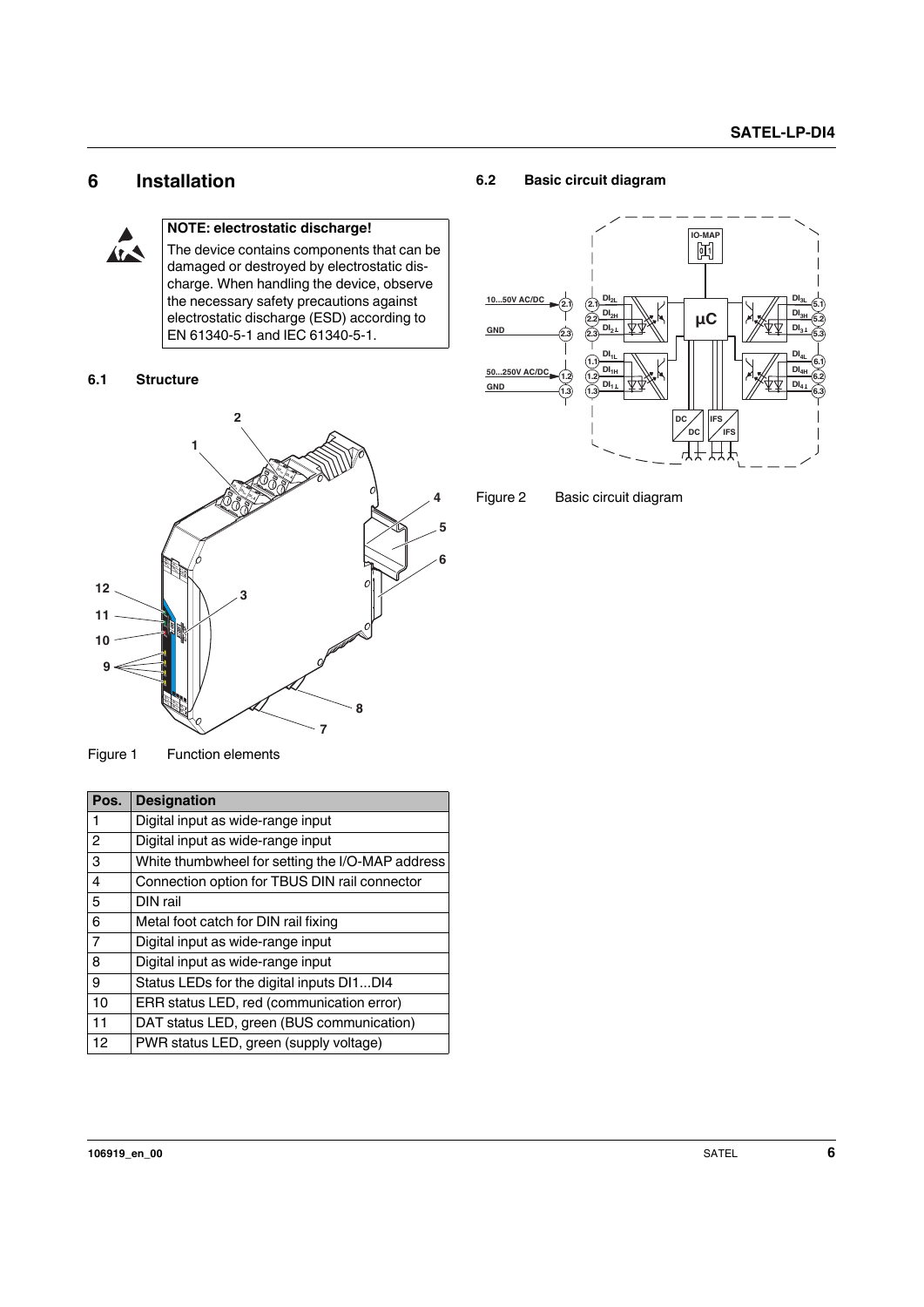#### <span id="page-6-0"></span>**6.3 I/O MAP address in the SATEL-LP wireless system**





| 10                                                                                 |                       |                                                                                                                                                                                                                                                  |
|------------------------------------------------------------------------------------|-----------------------|--------------------------------------------------------------------------------------------------------------------------------------------------------------------------------------------------------------------------------------------------|
| Figure 3                                                                           | Thumb wheel           |                                                                                                                                                                                                                                                  |
| using the I/O-MAP address.<br>The following conditions must be met:                |                       | Use the thumbwheel to set the I/O-MAP address. The exten-<br>sion module in the SATEL-LP wireless system is addressed<br>On the entire wireless network, addresses 1 to 99 (I/O MAP)<br>(maximum) may be assigned for the I/O extension modules. |
| <b>Thumbwheel</b>                                                                  | <b>Description</b>    |                                                                                                                                                                                                                                                  |
| $01 - 99$                                                                          | I/O MAP address       |                                                                                                                                                                                                                                                  |
| 00                                                                                 | Delivery state        |                                                                                                                                                                                                                                                  |
| **. $1^*$ - $9^*$                                                                  | Setting not permitted |                                                                                                                                                                                                                                                  |
| $*1 - *9$                                                                          | devices               | Interface System slave address, for use<br>with other Interface System (IFS) master                                                                                                                                                              |
| Wireless module in I/O data mode<br>station (I/O mapping).<br>once in the network. |                       | The input device must be provided with the same I/O MAP<br>address as the assigned output device at the other wireless<br>The I/O MAP address of an input module may only appear                                                                 |
| <b>Example:</b>                                                                    |                       | I/O MAP address                                                                                                                                                                                                                                  |
| SATEL-LP-DI4                                                                       |                       | 02                                                                                                                                                                                                                                               |
|                                                                                    |                       |                                                                                                                                                                                                                                                  |

#### **Wireless module in I/O data mode**

| <b>Example:</b> | <b>I/O MAP address</b> |
|-----------------|------------------------|
| l SATEL-LP-DI4  | 02                     |
| l SATEL-LP-DOR4 | 02                     |

Only the SATEL-LP-DOR4 module can be assigned to the SATEL-LP-DI4 module.

#### **Wireless module in PLC/Modbus RTU mode**

The I/O MAP address of an input module may only appear once in the network. The input data is saved in a Modbus memory map in the master wireless module. You can read or write the process data via the serial interface of the master wireless module (RAD-ID =  $01$ ) using the Modbus RTU commands (see Section 7).

#### <span id="page-6-1"></span>**6.4 Display and diagnostic elements**

The I/O extension module uses a total of seven LEDs to indicate the operating states.



Figure 4 Display and diagnostic elements

#### **PWR LED**

The green PWR LED indicates the supply voltage status.

| OFF | No supply voltage |
|-----|-------------------|
| ON  | Supply voltage OK |

#### **DAT LED**

The green DAT LED indicates the bus communication status.

OFF No communication

| Flashing | Configuration/addressing mode |
|----------|-------------------------------|
| ON       | Cyclic data communication     |

#### **ERR LED**

The red ERR LED indicates the error status, e.g., no corresponding output module found (e.g., incorrect addressing).

| OFF.     | No error                              |
|----------|---------------------------------------|
| Flashing | Slow (1.4 Hz) I/O-MAP address changed |
|          | Fast (2.8 Hz) No bus communication    |
| ON       | Critical internal error               |
|          |                                       |

#### **DI1 ... DI4**

The yellow DI1 ... DI4 LEDs indicate the status of the digital inputs.

#### <span id="page-6-2"></span>**6.5 Digital inputs**

The digital inputs are electrically isolated (reinforced insulation) from one another, from the supply voltage (via the bus foot), and from other electronic components. The digital inputs of the device are used to process low voltages in the 0...50 V AC/DC range and high voltages in the 0...250 V AC/DC range.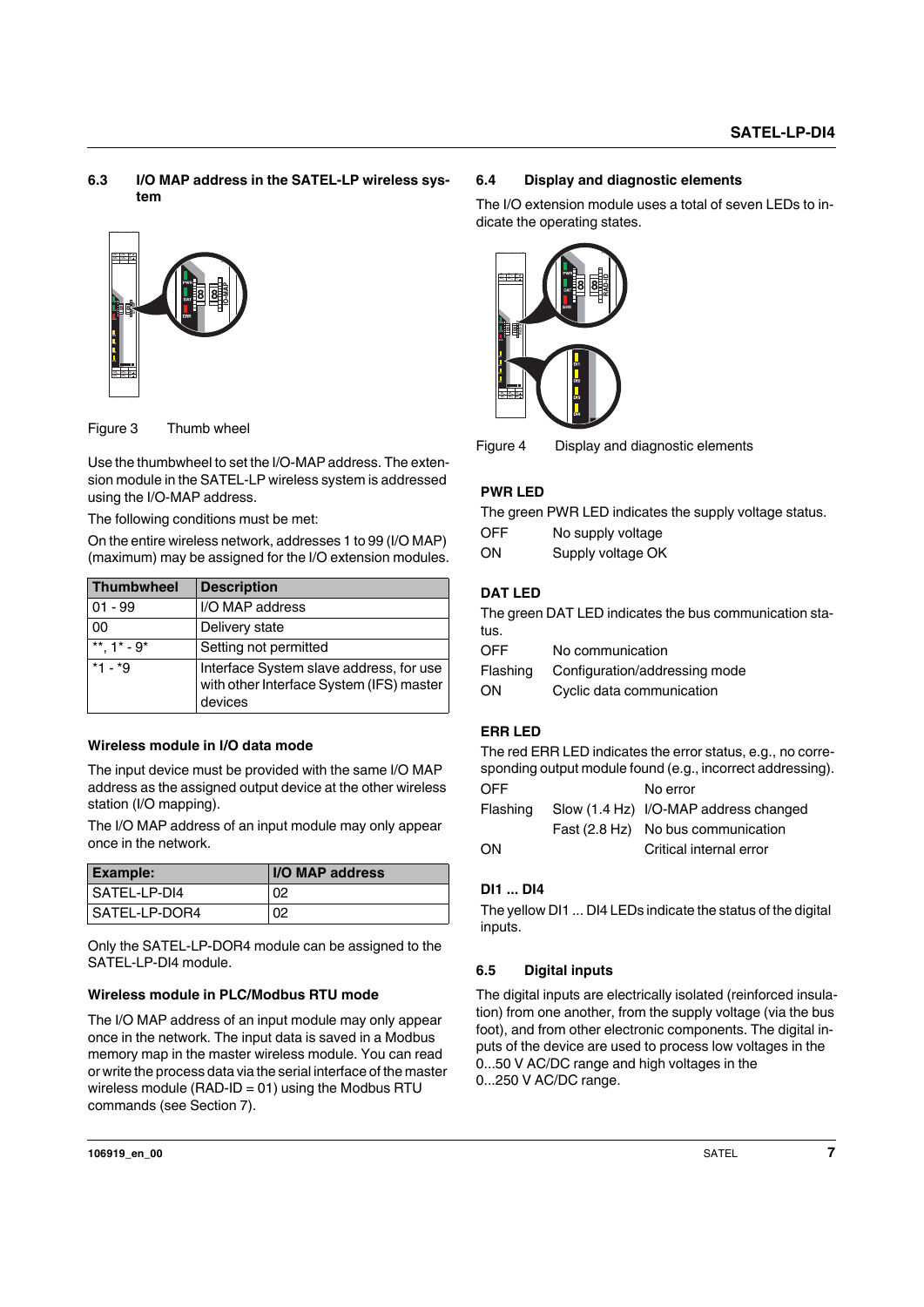#### <span id="page-7-0"></span>**6.6 Assembly/removal**

#### **Connection station with I/O extension modules**

Up to 32 different I/O extension modules can be connected to every wireless module via the DIN rail connector (see accessories). Data is transmitted and power is supplied to the I/O extension modules via the bus foot.



Figure 5 SATEL-LP connection station with up to 32 I/O extension modules

The I/O extension modules must only be  $\mathbf{i}$ mounted to the right of the wireless module.

**To mount on the DIN rail connector, proceed as follows:**



Figure 6 Mounting and removing

When using the device in a connection station, use the 17.5 mm wide DIN rail connector supplied. Only use the DIN rail connector in connection with 24 V DC devices.

- **•** Connect the DIN rail connectors together for a connection station.
- **•** Push the connected DIN rail connectors into the DIN rail.
- **•** Place the device onto the DIN rail from above. Ensure the device and DIN rail connector are aligned correctly.
- **•** Holding the device by the housing cover, carefully push the device towards the mounting surface so that the device bus connector is securely fixed onto the DIN rail connector.
- **•** Once the snap-on foot has been audibly snapped onto the DIN rail, check that it is fixed securely. The device is only mechanically secured via the DIN rail.
- **•** Connect the desired number of I/O extension modules to the wireless module via the DIN rail connector.
- **•** Install the device in suitable housing to meet the requirements for the protection class.
- **•** During startup, check that the device is operating, wired, and marked correctly.

#### **To remove, proceed as follows:**

- **•** Use a suitable screwdriver to release the locking mechanism on the snap-on foot of the device.
- **•** Hold onto the device by the housing cover and carefully tilt it upwards.
- **•** Carefully lift the device off the DIN rail connector and the DIN rail.